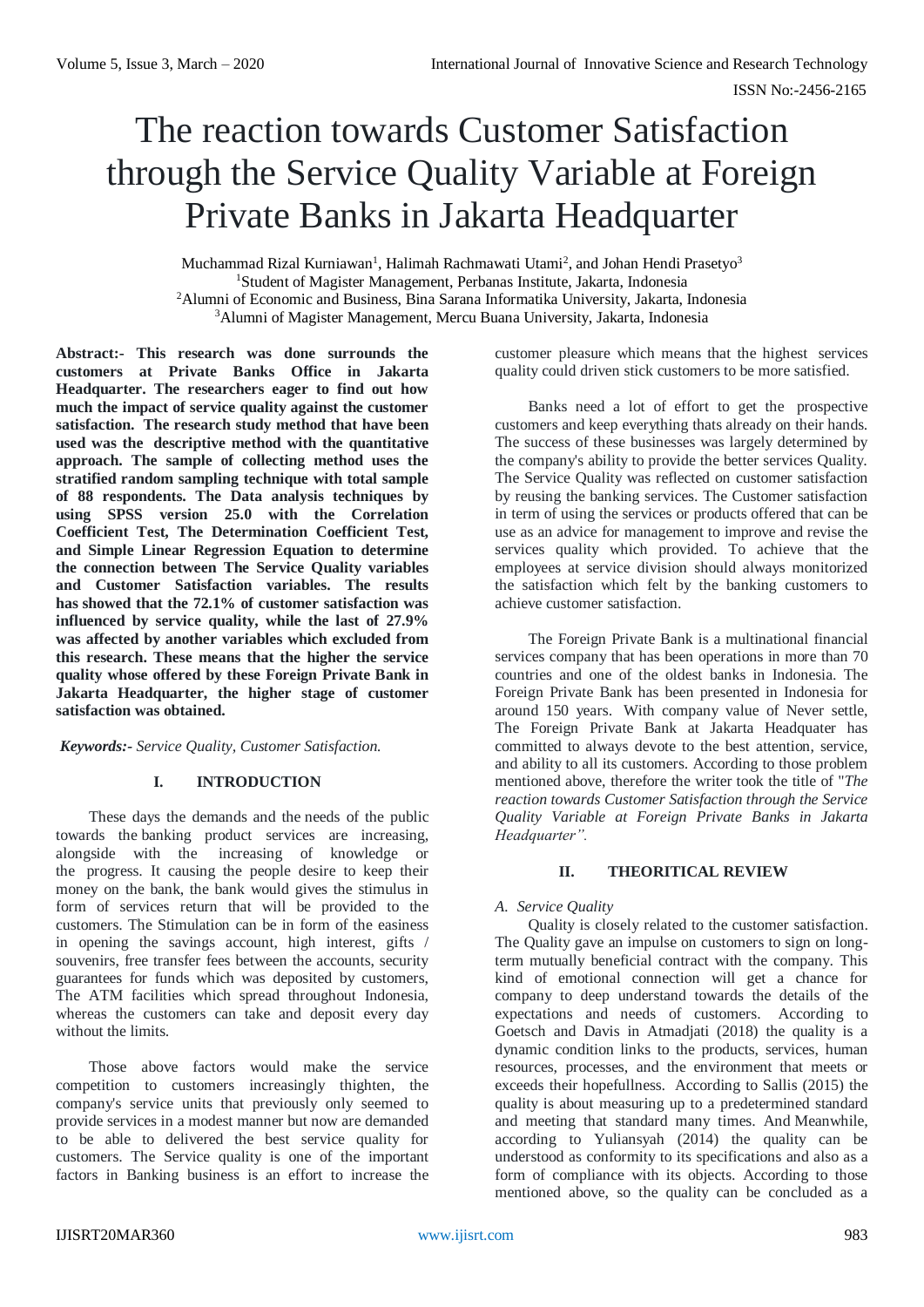#### ISSN No:-2456-2165

measure or quality of an item or service based on customer assessment compared the desires or needs of each individual.

The Interaction between the service creator and customers has often occurs in these environment though the people who involved are not aware of it. The Merit or services are not goods but a process or activity that is not tangible. According to Kotler and Keller in Sudarso (2016) said that the services can be defined as any actions or activities that can be offered by one party to another party which is basically intangible and does not result in ownership of something. According to Gronroos in Tjiptono & Chandra (2016) said that the service is a process which composed of a series of intangible activities that normally occur on interactions between the customers and customers service employees and / or physical resources or goods and or service creator systems which are adviced as solutions to customer problems. Meanwhile, according to Daviddow and Uttal in Atmadjati (2018) the service is any business that enhances the customer satisfaction. According to above definition, a service or merit can be concluded as an actions or activity that offered to consumers or customers served, which is intangible and cannot be owned.

Service Quality is one important element that is a consider for customers in making the purchases or using a product or service. According to Parasuraman, Zeithaml, and Berry in Sudarso (2016) The Service quality is an assessment or global act regarding the superiority of service. Meanwhile according to Rasyid (2017) Service quality is the result of customer appraisal of further statement regarding the distinction of the expectations and reality which could be seen from a service that they received from the service providers (companies), both the assessment in part or as all. Then Dinhar & Nurmalasari (2018) added that the service quality can be known by comparing the customers' reaction towards the services that they had received or obtained with the services they actually wishes or desire for the service attributes from a company. If the customer's reaction towards the service are in line with the expectations, the service quality would considered as a good, but if the customer's reaction towards the service are not in line with the expectations,so the service quality would considered as a bad. Therefore, whether or not the service quality depends on the capability of service providers to consistently fills the customers desires.

# *B. Customer Satisfaction*

Basically the target of a business is to create the satisfied of customers. Creating the customer satisfaction could give the benefits, such as the connection between the company and its customers being compatible, creating the customer loyalty, and creating a word-of-mouth recommendation which has benefits to the

company. According to Kotler in Atmadjati (2018) The Satisfaction is someone feels happy or disappointed that appears after comparing the perceptions or impressions towards the performance or product result with their expectations. Meanwhile, according to Lovelock and Wirtz in Nuralam (2018) The Satisfaction is an behaviour that decided based on the prior experienced . The Customer is an important factor in a bank. Then according to Pascoe in Gunawan & Hastuti (2018) said that the Satisfaction is the difference which felt between the reality and expectations. Based on those understanding, so it could be said that the satisfaction is an appraisement of the characteristic or previlege over the product or service that provides a level of pleasure on customers.

Banks which able to win the hearts of customers, who will get benefit from an increase in funds received from the community. According to Bank Indonesia Regulation Number: 7/7 / PBI / 2005, Customer is a party who uses Bank services, including those who do not have accounts but utilize bank services to conduct the financial transactions (walk-in customers). According to KBBI, Customer is a person who used to dealing with or becoming one of bank customer. Whereas according to the Law of the Republic of Indonesia Number 10 on 1998 stated that the Customer is the party who uses the services of a bank. Based on above understanding, it can be concluded that the customer is a person or entity that has a savings or loan from the bank.

The importance of customer satisfaction was related to the increasingly fierce competition, as well as the level of loss and profits of the company. The Profits are not always determined by customer satisfaction factors, but also by the trust and customers towards a product and company. According to Yazid in Suryati (2019) Customer satisfaction is the none of a difference between the expectations held and the performance that is actually received. If expectations are high, while the performance is mediocre, the satisfaction will not be achieved. According to Kotler in Suryati (2019) customer satisfaction is the level of one's feelings after comparing the perceived performance or results compared to his expectations. Whereas according to Mowen and Minor in Nuralam (2017) customer satisfaction has defined as the overall attitude towards goods or services after acquisition and use. According to Kotler in Tjiptono & Chandra (2016) there are several methods that every company can use to measure and monitor customer or consumer satisfaction, namely the complaints and suggestion systems, mystery shopping, lost cost analysis, and customer satisfaction surveys.

# *C. Thinking Framework and Hypothesis*

Based on the theory according to some of the experts above, the authors could obtained the formula of thinking framework and hypothesis in this research as in belows: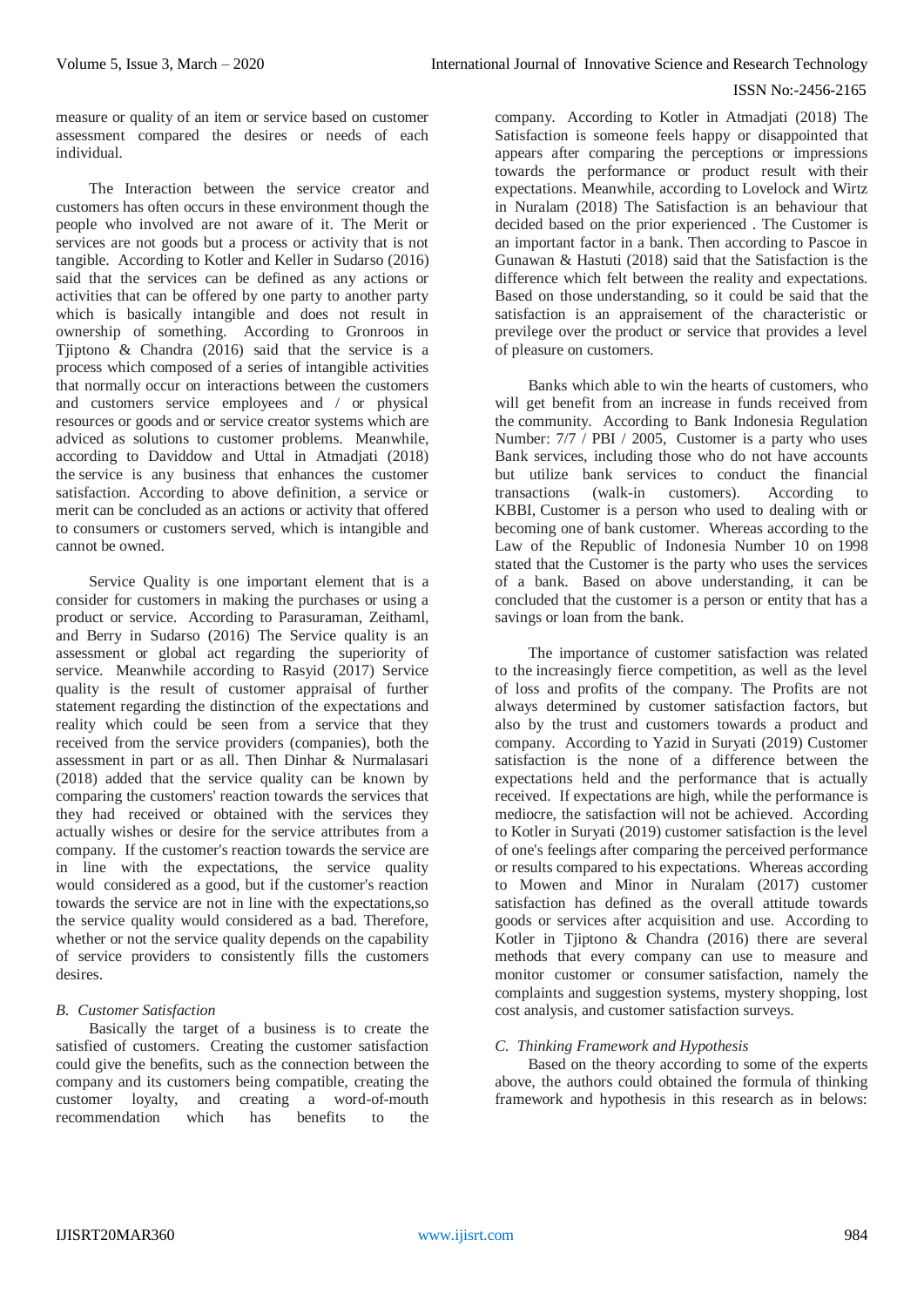

Fig 1:- Thinking Framework

The hypothesis in this research are:

H0: There has no influence between service quality on customer satisfaction.

Ha: There has an influence between service quality on customer satisfaction.

# **III. METHODOLOGY**

The research method which have been used in these study was the descriptive method with quantitative approach. The research Population has amounted to 756 people. The sample collection method uses the stratified random sampling technique filtrated to the total of 88 respondents (Slovin, 10% error tolerance). The Data analysis techniques by using the SPSS version 25.0 with some of the method of Correlation Coefficient Test, Determination Coefficient Test and Simple Linear Regression Equation to determine the connection between

the Service Quality variables and Customer Satisfaction variables.

#### **IV. RESULTS AND DISCUSSIONS**

#### *A. Validity and Reliability Test*

The Validity test was measured by using the Pearson correlation which comparing the r count and the r table. With a level of confidence  $\alpha = 0.05$  and r table test of 0.2096. It could be seen that the highest and lowest validity test values of Service Quality variables are 0.773 and 0.382. In Customer Satisfaction variable has obtained the highest validity test value of 0.681 and the lowest of 0.282. From the results of the validity test it can be concluded that all instruments both Service Quality variables and Customer Satisfaction variables were declared valid because the value r count > r table.

| No Item | r count X | r table | Information | No Item | r count Y | r table | Information |
|---------|-----------|---------|-------------|---------|-----------|---------|-------------|
|         | .621      | 0.2096  | Valid       |         | .554      | 0.2096  | Valid       |
| 2       | .382      | 0.2096  | Valid       |         | .560      | 0.2096  | Valid       |
|         | .773      | 0.2096  | Valid       | 3       | .458      | 0.2096  | Valid       |
| 4       | .494      | 0.2096  | Valid       |         | .681      | 0.2096  | Valid       |
|         | .687      | 0.2096  | Valid       |         | .634      | 0.2096  | Valid       |
| 6       | .689      | 0.2096  | Valid       | 6       | .319      | 0.2096  | Valid       |
|         | .639      | 0.2096  | Valid       |         | .282      | 0.2096  | Valid       |
| 8       | .696      | 0.2096  | Valid       | 8       | .403      | 0.2096  | Valid       |
| 9       | .723      | 0.2096  | Valid       | 9       | .448      | 0.2096  | Valid       |
| 10      | .703      | 0.2096  | Valid       | 10      | .344      | 0.2096  | Valid       |

Table 1:- The Validity Test Results

Reliability has Connections to the consistency and predictability test on measuring the instrument. The examined was done by measuring the cronbach Alpha numbers where the determination of the Cronbach Alpha value should be least 0.6 or  $\geq$  0.6. From these reliability

test results showed that all the research instruments both Service Quality and Customer Satisfaction variables were declared reliable with a Cronbach Alpha value > 0.6. The value of each Cronbach Alpha on the research instrument of each variable is 0.896 and 0.792.

| Variable                  | Cronbac'h<br>Alpha Value | <b>Terms</b> | Information |  |
|---------------------------|--------------------------|--------------|-------------|--|
| Service Quality $(X)$     | 896                      | > 0.6        | Reliable    |  |
| Customer Satisfaction (Y) | .792                     | > 0.6        | Reliable    |  |

Table 2:- The Reliability Test Results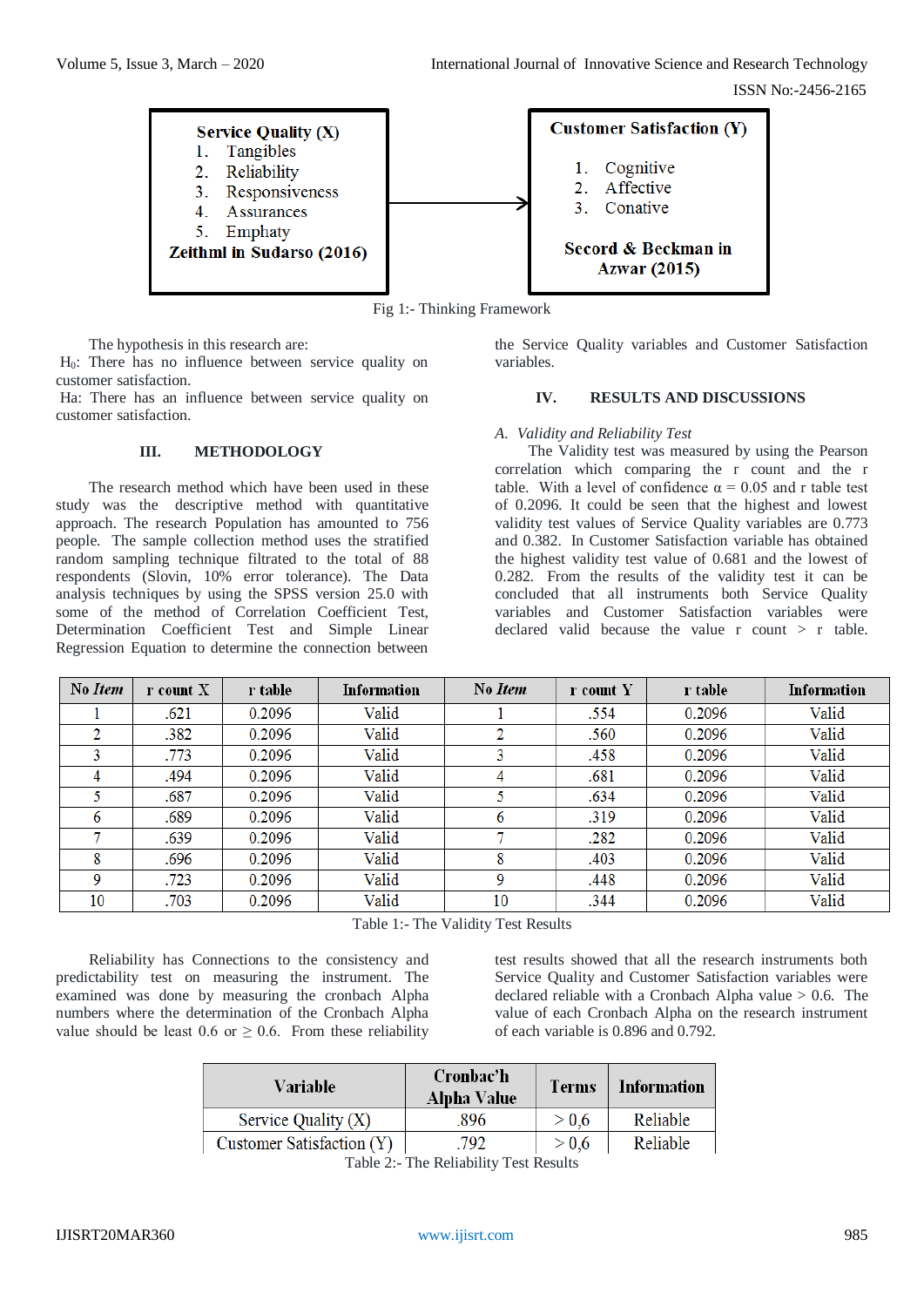ISSN No:-2456-2165

#### *B. Correlation Coefficient Test*

The use of Correlation coefficient test was to find out the form and type of correlation influence between the Service Quality variables on Customer Satisfaction. Based on the calculation of results, the results that obtained are 0.849 with a significance level of  $0.000 < 0.05$  which means that there has a very strong relationship between the service quality and customer satisfaction at the Foreign Private Bank in Jakarta Head Office.

| Correlations |                     |                |          |  |  |
|--------------|---------------------|----------------|----------|--|--|
|              |                     | <b>TOTAL X</b> | TOTAL Y  |  |  |
|              | Pearson Correlation |                | $.849**$ |  |  |
| TOTAL X      | $Sig. (2-tailed)$   |                | .000     |  |  |
|              |                     | 88             | 88       |  |  |
|              | Pearson Correlation | .849**         |          |  |  |
| TOTAL Y      | $Sig. (2-tailed)$   | .000           |          |  |  |
|              |                     | 88             | 88       |  |  |

.

\*\*. Correlation is significant at the 0.01 level (2-tailed).

Table 3:- The Correlation Coefficient Test Results

# *C. Determination Coefficient Test*

The coefficient of determination has purposed to search out the percentage variation of the independent variable used and able to explains the variation of the dependent variable. Based on test results of the determination coefficient, the R Square value between the variable Service Quality to Customer Satisfaction is 0.721. This shown that the Service Quality variable influences 72.1% of the Customer Satisfaction variable and was influenced by other variables who's not explained in this research.

| <b>Model Summary</b>           |       |          |                             |                               |  |  |
|--------------------------------|-------|----------|-----------------------------|-------------------------------|--|--|
| Mode                           | R     | R Square | <b>Adjusted R</b><br>Square | Std. Error of<br>the Estimate |  |  |
|                                | .849a | 721      | 718                         | 2.269                         |  |  |
| a Dredictore: (Constant) TOTAL |       |          |                             |                               |  |  |

a. Predictors: (Constant),  $101AL_X$ 

Table 4:- The Determination Coefficient Test Results

# *D. Regression Equation Test*

The Regression equation test is used to determine the direction and the influence magnitude of the independent variables against the dependent variable. From the results of these research, the coefficient for Service Quality variable is 0.498 and the constant value is 20.518, so the regression equation is  $Y = 20.518 + 0.498X$ . Then based on the equation above, it shown that the large value of customer satisfaction regression at the Foreign Private Bank in Jakarta Headquarter without being influenced by Service Quality variables is at the level of 20,518.

| <b>Model</b> |            | <b>Unstandardized Coefficients</b> |                   | <b>Standardized</b><br><b>Coefficients</b> |        | Sig. |
|--------------|------------|------------------------------------|-------------------|--------------------------------------------|--------|------|
|              |            |                                    | <b>Std. Error</b> | <b>Beta</b>                                |        |      |
|              | (Constant) | 20.518                             | .193              |                                            | 17.205 | .000 |
|              | TOTAL X    | 498                                | .033              | 849                                        | 14.902 | .000 |

a. Dependent Variabel: TOTAL Y

Table 5:- Simple Linear Regression Test Results

# **V. CONCLUSIONS AND SUGGESTIONS**

#### *A. Conclusions*

Based on the results of these research and those analysis it can be draw the concluded which namely:

- $\triangleright$  There has a very strong relationship around 0.849 its occur between the Service Quality variable and Customer Satisfaction at Foreign Private Bank in Jakarta Headquarters.
- $\triangleright$  There has an influence of 72.1% between the Service Quality variable on Customer Satisfaction at Foreign

Private Bank in Jakarta Headquarters and the last remaining of 27.9% was affected by another factors which excluded from this study.

 $\triangleright$  From these outcome of a simple linear regression analysis, the equation  $Y = 20.518 + 4.98X$ , could defined a significant influence with very strong catagories between the Service Quality variable on Customer Satisfaction at Foreign Private Banks in Jakarta Headquarter.